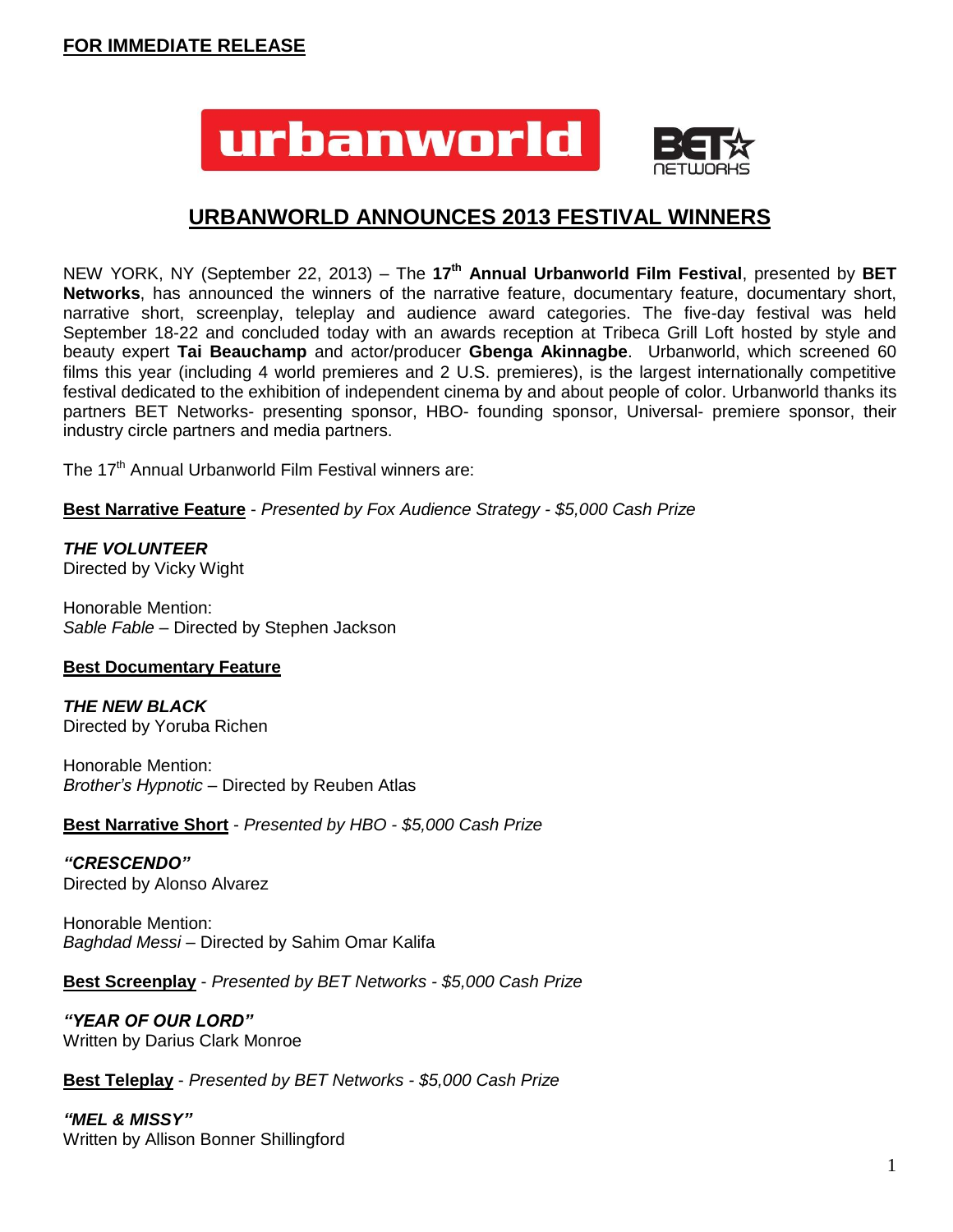# **Audience Award - Feature**

# *FULL CIRCLE*

Directed by Solvan "Slick" Naim

### **Audience Award – Short**

*"FLY ON OUT"* Directed by Robert Kolodny

\*\*\*\*\*\*\*\*\*\*\*\*\*\*\*\*\*\*\*\*\*\*\*\*\*\*\*\*\*\*\*\*\*\*\*\*\*\*\*\*\*\*\*\*\*\*\*\*\*\*\*\*\*\*\*\*\*\*\*\*\*\*\*\*\*\*\*

## **The 17 th Annual Urbanworld Film Festival Jurors are:**

#### **NARRATIVE FEATURES JURORS**

- Dori Begley Senior Vice President, Magnolia Pictures
- Nikkole Denson-Randolph Vice President Specialty & Alternative Content, AMC Theatres
- Zola B. Mashariki Senior Vice President, Production, Fox Searchlight Pictures
- Valerie Meraz Vice President, Program Acquisitions, Turner Entertainment Networks
- Maria Zuckerman Vice President, HBO Films

#### **NARRATIVE SHORTS JURORS**

- Andre Des Rochers Partner, Gray Krauss Stratford Des Rochers LLP
- Kelly Edwards VP, Talent Development, HBO
- Smokey D. Fontaine Chief Content & Creative Officer, Interactive One
- Niija Kuykendall Vice President, Production Warner Bros. Pictures
- Frida Torresblanco Award Winning Producer

#### **DOCUMENTARY FEATURES JURORS**

- Jacqueline Glover Vice President, Documentary Films, HBO
- Shola Lynch Award-Winning Filmmaker
- Tricia Rose Professor of Africana Studies, Brown University

## **SCREENPLAY JURORS**

- Scott Budnick President, Green Hat Films
- Franklin Leonard Founder, The Black List
- Christopher Mack Vice President, Warner Bros. Television Workshop, Warner Bros. Entertainment
- Constance Orlando Vice President, Original Programming, BET Networks
- Heather Morris Washington Manager, Emerging Writers Fellowship Program, Universal Pictures

## **TELEPLAY JURORS**

- Roger Bobb President & CEO, Bobbcat Films
- Nkechi Okoro Carroll Writer
- Erica Montolfo-Bura Executive Producer

For more information on the Urbanworld Film Festival, visit [www.urbanworld.org.](http://www.urbanworld.org/)

#### **ABOUT URBANWORLD**

The Urbanworld® Film Festival, founded in 1997 by Stacy Spikes, is the largest internationally competitive festival of its kind. The five-day festival includes narrative features, documentaries, and short films, as well as panel discussions, live staged screenplay readings, and the Urbanworld® Digital track focused on digital and social media. Over the last fifteen years, Hollywood studios, indie film distributors, and established and emerging filmmakers have consistently chosen Urbanworld® to premiere box office and award-winning hits. Urbanworld® has also provided a platform for some of today's leading brands seeking to reach key influencers across the industry and within the consumer marketplace. The Urbanworld® Film Festival is an initiative of the Urbanworld® Foundation Inc., a nonprofit organization that endeavors to